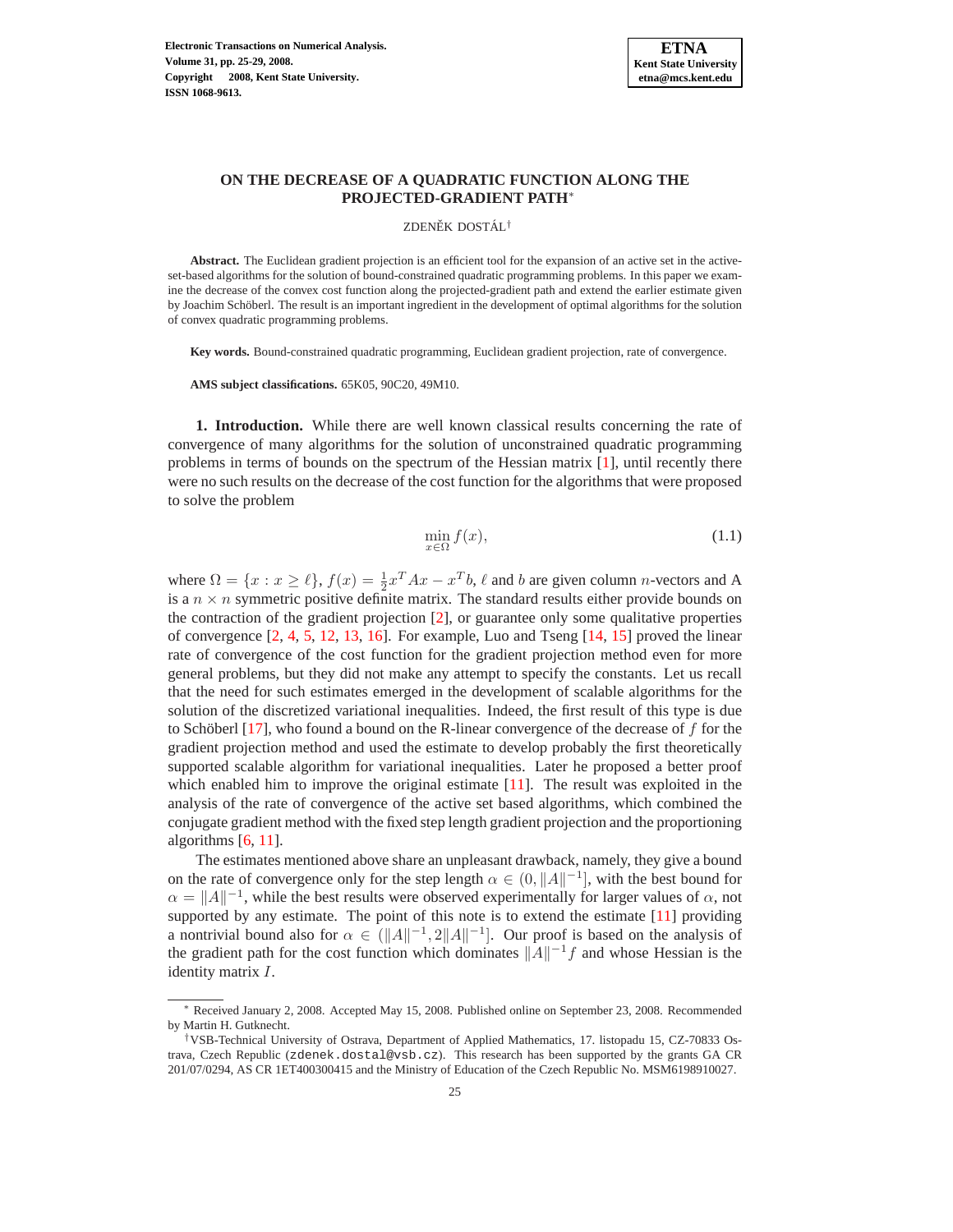## 26 Z. DOSTAL´

**2. The projected-gradient path of a function whose Hessian is the identity.** We start our exposition by an analysis of the special quadratic function

$$
F(x) := \frac{1}{2}x^T x - c^T x,
$$

defined for  $x \in \mathbb{R}^n$  along the projected-gradient path

$$
P_{\Omega}(x - \alpha \nabla F(x)) = \max\{x - \alpha g, \ell\}, \quad g := \nabla F(x) = x - c,
$$

where the max is assumed to be carried out componentwise. Alternatively, for  $\alpha > 0$  and a fixed  $x \in \mathbb{R}^n$ , we can describe the projected-gradient path by means of the reduced gradient  $\tilde{g}$ , which is defined componentwise by

$$
\widetilde{g}_i(\alpha) := \min\{(x_i - \ell_i)/\alpha, g_i\}.
$$

Thus,

$$
P_{\Omega}(x - \alpha g) = x - \alpha \tilde{g}(x)
$$

<span id="page-1-0"></span>and we can define

$$
\psi(\alpha) := F(P_{\Omega}(x - \alpha g)) = F(x) + \varphi(\alpha),
$$
  

$$
\varphi(\alpha) := -\alpha g^T \tilde{g}(\alpha) + \frac{\alpha^2}{2} ||\tilde{g}(\alpha)||^2,
$$
 (2.1)

<span id="page-1-3"></span>where  $\|\cdot\|$  denotes the Euclidean norm. Let us first examine the one dimensional case.

LEMMA 2.1. Let  $x, \ell, c$  denote real numbers, with  $x \geq \ell$ . For  $\alpha \in (0, 2)$ , let F be *defined as above for*  $n = 1$  *and let*  $\varphi$  *be defined by* [\(2.1\)](#page-1-0)*. Then, for any*  $\alpha \in (0, 1]$ *,* 

$$
\varphi(\alpha) \ge \varphi(2 - \alpha). \tag{2.2}
$$

*Proof.* First observe that, if  $n = 1$  and  $\alpha > 0$ , then the above definitions reduce to

<span id="page-1-1"></span>
$$
g = x - c, \quad \tilde{g}(\alpha) = \min\{(x - \ell)/\alpha, g\}
$$

and

$$
\varphi(\alpha) = -\alpha \tilde{g}(\alpha) g + \frac{\alpha^2}{2} (\tilde{g}(\alpha))^2.
$$

Moreover, if  $g = 0$  and  $\alpha > 0$ , then  $\varphi(\alpha) = 0$  and, if  $g \neq 0$ ,

$$
\varphi(\alpha) = \begin{cases} \varphi_F(\alpha) & \text{for} \quad \alpha \le (x - \ell)/g \quad \text{or} \quad g < 0, \\ \varphi_A(\alpha) & \text{for} \quad \alpha \le (x - \ell)/g \quad \text{and} \quad g > 0, \end{cases}
$$

where

$$
\varphi_F(\alpha) := \left(-\alpha + \frac{\alpha^2}{2}\right)g^2 \quad \text{and} \quad \varphi_A(\alpha) := -(x - \ell)g + \frac{1}{2}(x - \ell)^2.
$$

<span id="page-1-2"></span>Thus, for any  $\alpha$ ,

$$
\varphi_F(2-\alpha) = \left(-(2-\alpha) + \frac{(2-\alpha)^2}{2}\right)g^2 = \varphi_F(\alpha),\tag{2.3}
$$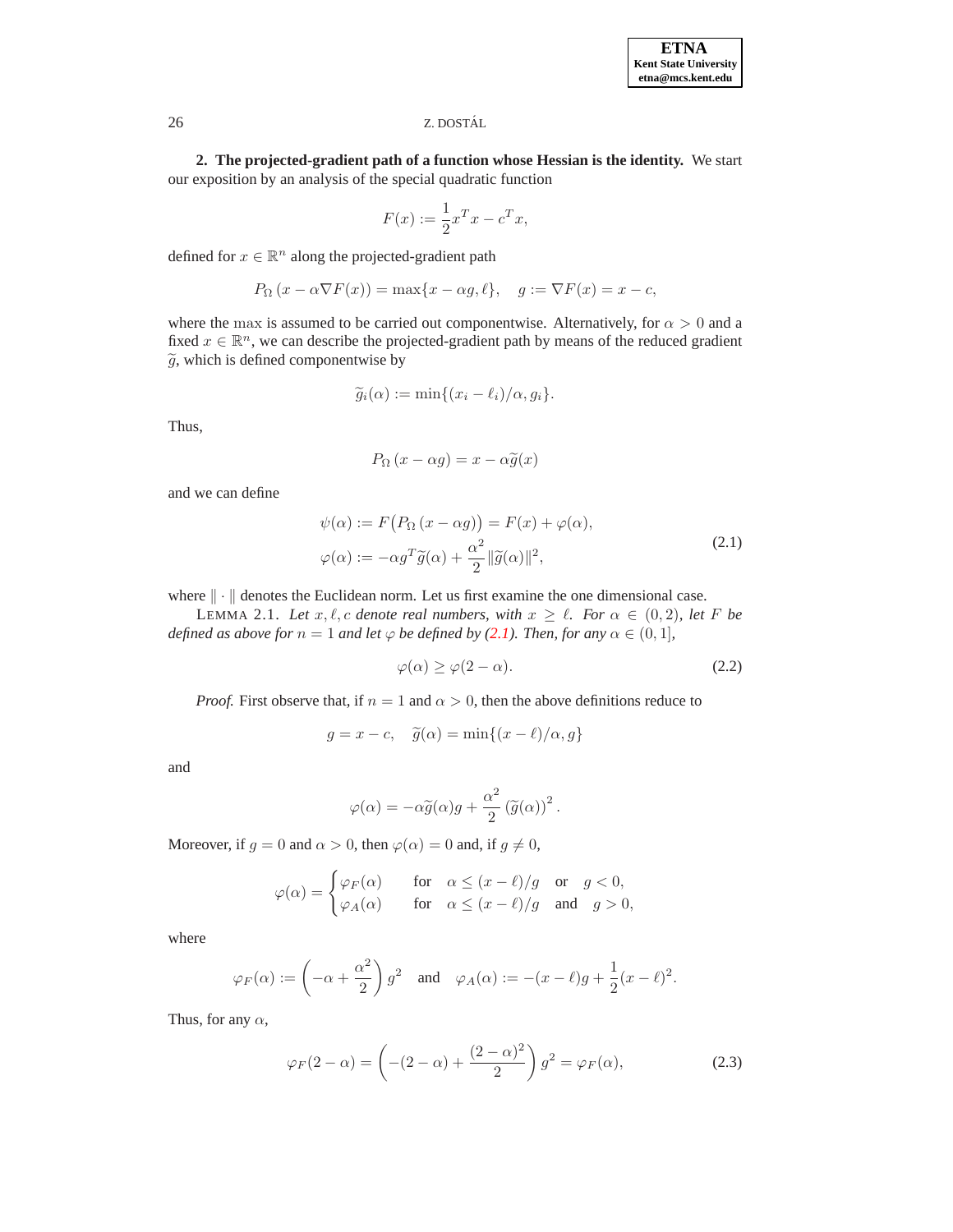and, if  $g \leq 0$ ,

$$
\varphi(\alpha) = \varphi_F(\alpha) = \varphi_F(2 - \alpha) = \varphi(2 - \alpha),
$$

i.e., [\(2.2\)](#page-1-1) holds true.

Let us now assume that  $g > 0$  and denote  $\overline{\alpha} = (x - \ell)/g$ . Thus, if  $\overline{\alpha} \in (0, 1]$ , then  $\varphi$  is nonincreasing on  $(0, 2)$  and  $(2.2)$  is satisfied for  $\alpha \in (0, 1]$ . To finish the proof, notice that if  $1 < \overline{\alpha}$ , then

$$
\varphi(\alpha) = \varphi_F(\alpha), \quad \alpha \in (0, 1],
$$
  

$$
\varphi(\alpha) \leq \varphi_F(\alpha), \quad \alpha \in (1, 2),
$$

so that we can use [\(2.3\)](#page-1-2) to obtain, for  $\alpha \in (0, 1]$ ,

$$
\varphi(2-\alpha) \leq \varphi_F(2-\alpha) = \varphi_F(\alpha) = \varphi(\alpha). \quad \Box
$$

<span id="page-2-0"></span>Now we are able to extract the information we need on the values of  $F$  along the projected-gradient path.

LEMMA 2.2. Let  $x, \ell, c \in \mathbb{R}^n$ , with  $x \geq \ell$ . For  $\alpha \in (0, 2)$ , let F be defined as above and *let*  $\varphi$  *be defined by [\(2.1\)](#page-1-0). Then, for any*  $\alpha \in (0, 1]$ *,* 

$$
\psi(\alpha) \ge \psi(2-\alpha).
$$

*Proof.* Let us define, for any  $\xi \in \mathbb{R}$  and  $\alpha > 0$ ,

$$
F_i(\xi) = \frac{1}{2}\xi^2 - c_i\xi \quad \text{and} \quad \varphi_i(\alpha) = -\alpha g_i \widetilde{g}_i(\alpha) + \frac{\alpha^2}{2} (\widetilde{g}_i(\alpha))^2.
$$

Using the notation introduced above, we get

$$
\psi(\alpha) = \sum_{i=1}^{n} \bigl( F_i(x_i) + \varphi_i(\alpha) \bigr).
$$

To complete the proof, it is enough to apply Lemma [2.1.](#page-1-3)  $\Box$ 

**3. Decrease of the cost function along the projected-gradient path.** In order to use Lemma [2.2](#page-2-0) in our analysis, let us assume that  $x \in \Omega$  is arbitrary, but fixed, so that we can define, for each  $\alpha \in \mathbb{R}$ , a quadratic function

$$
F_{\alpha}(y) = \alpha f(y) + \frac{1}{2}(y - x)^{T}(I - \alpha A)(y - x).
$$

We shall assume that  $\alpha||A|| \leq 1$ , so that, for any  $y \in \mathbb{R}$ ,

$$
F_{\alpha}(y) \geq \alpha f(y), \quad F_{\alpha}(x) = \alpha f(x) \quad \text{and} \quad \nabla F_{\alpha}(x) = \alpha \nabla f(x).
$$

Moreover, the Hessian matrix of  $F_{\alpha}$  is the identity, so that F has the form assumed in Lemma [2.2.](#page-2-0) We shall use some other relations from [\[11\]](#page-4-7).

<span id="page-2-1"></span>LEMMA 3.1. Let  $\hat{x}$  *denote the unique solution of* [\(1.1\)](#page-0-0),  $\lambda_1$  *be the smallest eigenvalue of*  $A, \, \alpha \in (0, \|A\|^{-1}], \, x \in \Omega \text{ and } g = Ax - b.$  Then

$$
\alpha f(P_{\Omega}(x-\alpha g)) - \alpha f(\widehat{x}) \le F_{\alpha}(P_{\Omega}(x-\alpha g)) - \alpha f(\widehat{x})
$$

<span id="page-2-2"></span>*and*

$$
F_{\alpha}(P_{\Omega}(x - \alpha g)) - \alpha f(\hat{x}) \leq \alpha (1 - \alpha \lambda_1) (f(x) - f(\hat{x})). \tag{3.1}
$$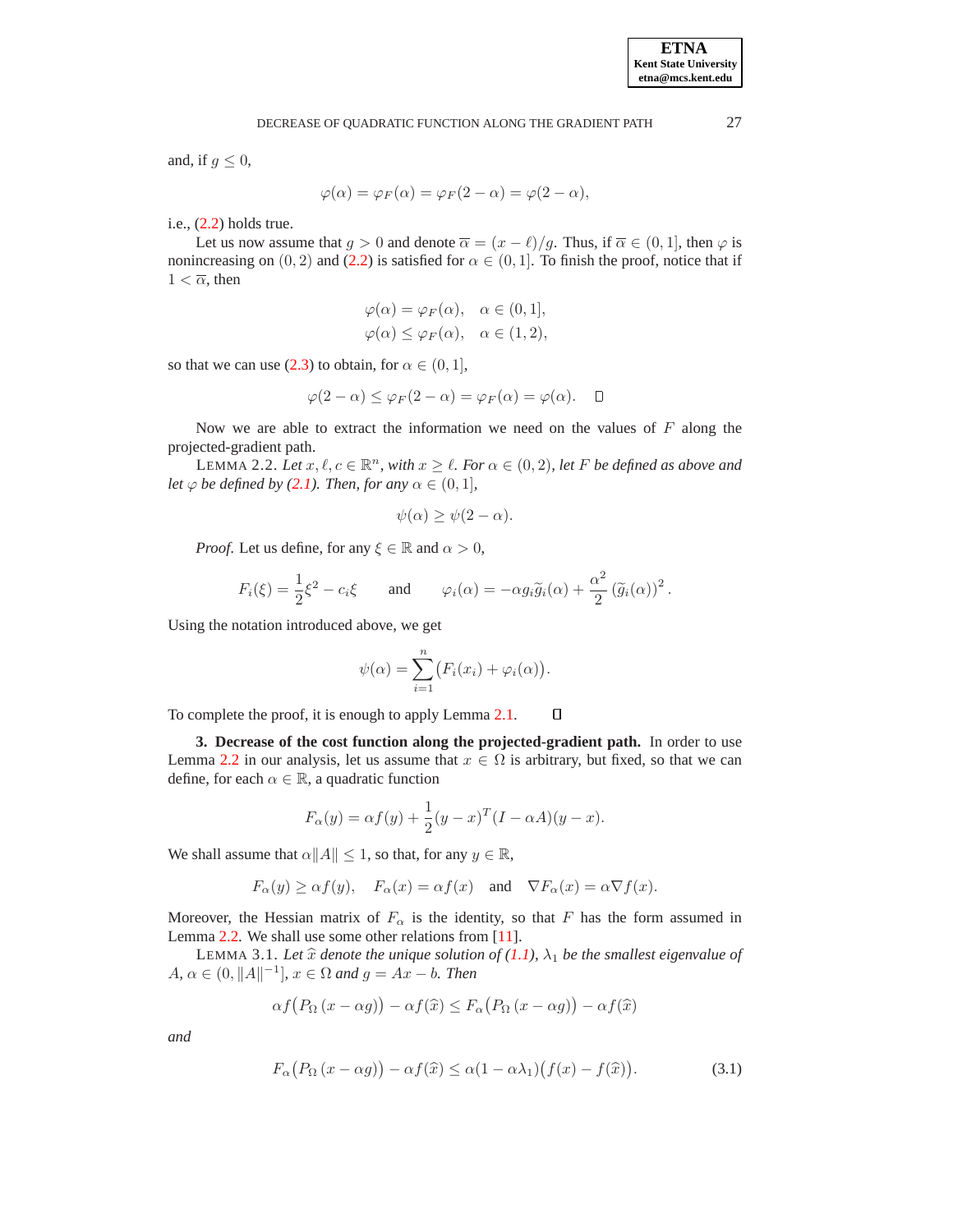# 28 Z. DOSTAL´

*Proof.* Replace f by  $\alpha f$  in the statement and the proof of Theorem 4.1 of [\[11\]](#page-4-7).  $\Box$ Now we are ready to prove the main result.

<span id="page-3-3"></span>THEOREM 3.2. Let  $\hat{x}$  *denote the unique solution of* [\(1.1\)](#page-0-0),  $\lambda_1$  *be the smallest eigenvalue*  $of A, x \in \Omega, g = Ax - b, \overline{\mu} = 2||A||^{-1}$  *and*  $\alpha \in (0, \overline{\mu}]$ *. Then* 

$$
f(P_{\Omega}(x-\alpha g)) - f(\widehat{x}) \leq \eta(\alpha) \big( f(x) - f(\widehat{x}) \big),
$$

*where*

$$
\eta(\alpha) = \max\{1 - \alpha\lambda_1, 1 - (\overline{\mu} - \alpha)\lambda_1\}.
$$

*Proof.* To begin, let us observe that, for  $\alpha \in (0, ||A||^{-1}]$ , the statement reduces to Lemma [3.1.](#page-2-1) Moreover, it is enough to prove the statement for  $\alpha \in (\|A\|^{-1}, \overline{\mu})$ , as the case  $\alpha = \overline{\mu}$ , i.e.,

$$
f(P_{\Omega}(x-\overline{\mu}g)) - f(\widehat{x}) \le f(x) - f(\widehat{x}),
$$

follows by the continuity argument.

To prove the statement for  $\alpha \in (\|A\|^{-1}, \overline{\mu})$ , let us first assume that  $\|A\| = 1$  and let  $\alpha = 1 + \delta$ ,  $\delta \in (0, 1)$ . Then  $F_{\delta}$  dominates  $\delta f$  and we can apply Lemma [2.2](#page-2-0) to the function f to get

$$
\delta f(P_{\Omega}(x-\alpha g)) \leq F_{\delta}(P_{\Omega}(x-\alpha g)) \leq F_{\delta}(P_{\Omega}(x-\delta g)).
$$

Combining the latter inequality with  $(3.1)$ , we get

$$
\delta f(P_{\Omega}(x - \alpha g)) - \delta f(\widehat{x}) \leq \delta (1 - \delta \lambda_1) ((f(x) - f(\widehat{x})),
$$

that is,

$$
f(P_{\Omega}(x-\alpha g))-f(\widehat{x})\leq (1-\delta\lambda_1)\big((f(x)-f(\widehat{x})).
$$

To complete the proof, it is enough to apply the last inequality to the function  $||A||^{-1}f$ .  $\Box$ 

**4. Comments and conclusions.** Theorem [3.2](#page-3-3) fills in a longstanding gap in our theory of *optimal* algorithms [\[6,](#page-4-8) [11\]](#page-4-7) for the solution of bound-constrained quadratic programming problems. In particular, the result can be used in the analysis of these algorithms to obtain a bound on the rate of convergence in terms of bounds on the spectrum, for step lengths that are longer than allowed by the original theory. Moreover, the result also improves our understanding of the optimal algorithms for bound- and equality-constrained quadratic programming problems [\[7,](#page-4-9) [8\]](#page-4-10).

We remark that these algorithms were the key ingredients, together with the theoretical results concerning the FETI, BETI, TFETI and TBETI domain decomposition methods, in the development of scalable algorithms for the solution of variational inequalities, discretized either by the finite element method [\[9,](#page-4-11) [10\]](#page-4-12) or by the boundary element methods [\[3\]](#page-3-4).

### **REFERENCES**

- <span id="page-3-1"></span><span id="page-3-0"></span>[1] O. AXELSSON, *Iterative Solution Methods*, Cambridge University Press, Cambridge, 1994.
- <span id="page-3-4"></span>[2] D. P. BERTSEKAS, *Nonlinear Optimization*, Athena Scientific, Belmont, 1999.
- [3] J. BOUCHALA, Z. DOSTÁL, AND M. SADOWSKÁ, *Theoretically supported scalable BETI method for variational inequalities*, Computing, 82 (2008), pp. 53–75.
- <span id="page-3-2"></span>[4] P. H. CALAMAI AND J. J. MORE´, *Projected gradient methods for linearly constrained problems*, Math. Programming, 39 (1987), pp. 93–116.